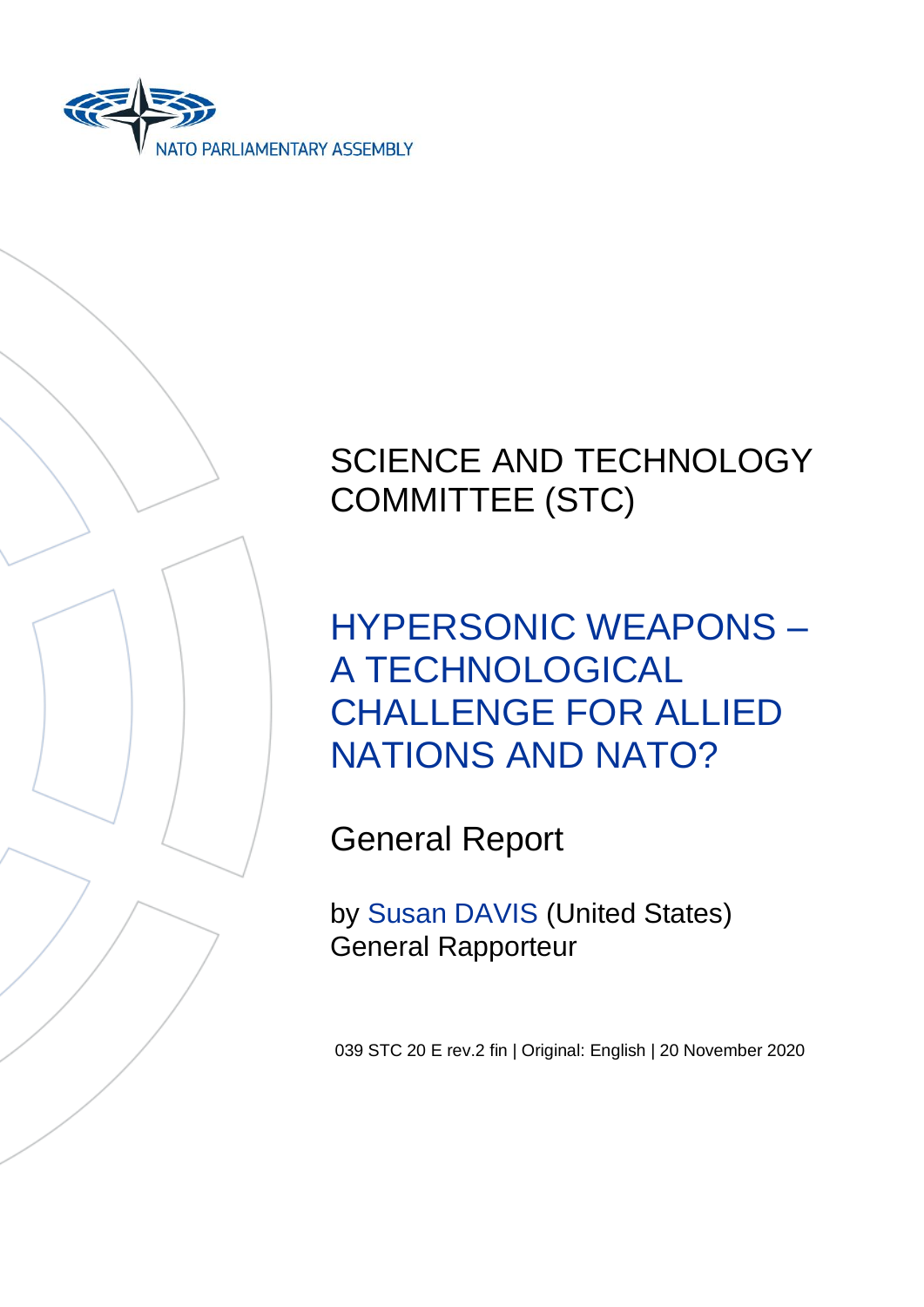## **TABLE OF CONTENTS**

| II.      |    |  |
|----------|----|--|
|          | Α. |  |
| III.     |    |  |
| $IV_{-}$ |    |  |
| V.       |    |  |
|          |    |  |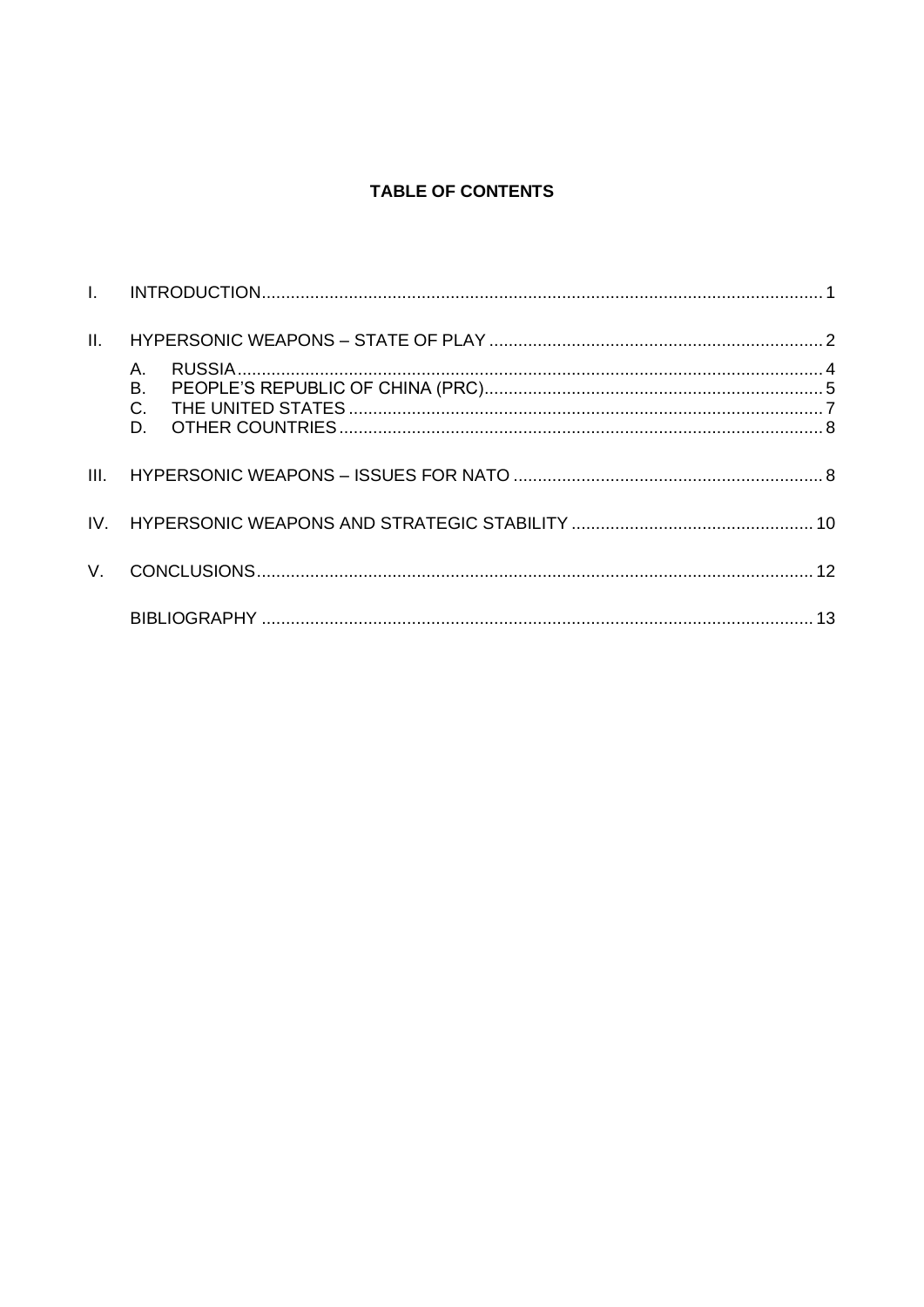## <span id="page-2-0"></span>**I. INTRODUCTION**

1. One of the highlights of Russian President Vladimir Putin's March 2018 State of the Nation address was the presentation of two new nuclear delivery systems, which, he claimed, could evade US anti-ballistic missile defences. About 1 ½ years later, on 27 December 2019, Russia announced that Avangard, a nuclear-armed hypersonic boost-glide weapon invulnerable to interception by any current ballistic missile defence system, had become operational.

2. Since then, hypersonic<sup>1</sup> weapons have received considerable attention, grabbing headlines and generating considerable hype. Even seasoned security experts have not been immune to the hype. Some have argued that hypersonic weapons will ignite a new arms race that promises to upend traditional strategic stability calculations (Smith, 2019). The Munich Security Report 2019 described hypersonic vehicles as "potentially game-changing weapons" that could "bypass any current missile defences and radically reduce the warning time for a targeted actor" (Munich Security Report, 2019).

3. Hypersonic flight is not new, a large number of projects have been conducted in the past, including for example the American X-15 aircraft in the 1960s, or the development of ballistic missiles. Much of the current experience regarding propulsion, aerodynamics, and materials comes from hypersonic space flight. The increased attention to hypersonic flight is due to the technological progress made which now allows controlled hypersonic flight, including in the atmosphere. Addressing the issue of hypersonic weapons has taken on a sense of urgency. Russia and the People's Republic of China (PRC) appear to be moving from research and development to deployment more quickly that the United States and other Allies of this new class of weapon system which some consider to be a game changer. Funding for hypersonic programmes has significantly increased in many countries, including Russia, the PRC, and recently, the United States.

4. There are two types of hypersonic weapons: hypersonic glide vehicles (HGV) and hypersonic cruise missiles (HCM). Hypersonic glide vehicles are launched on top of a rocket booster, like those used in Intercontinental Ballistic Missiles (ICBM), which boosts the hypersonic glide vehicle to an altitude below that of the trajectory of a ballistic missile (Oelrich, 2019). The weapon is then released, re-enters the upper atmosphere, and glides towards its targets at hypersonic speed, using aerodynamic lift as it descends (Sayler, 2020; Wilkening, 2019).

5. Hypersonic cruise missiles (HCM) are launched similarly to cruise missiles by using a booster rocket in their initial launch phase and then a supersonic-combustion ramjet (scramjet) engine. Once the scramjet ignites, the missile follows a cruise trajectory at a relatively constant speed and altitude (Sayler, 2020; Wilkening, 2019; MDAA, 2018). Hypersonic cruise missiles fly at lower altitudes (20-30 km) than hypersonic glide vehicles and have a shorter range because they must carry fuel (Klare, 2019).

6. The speed, manoeuvrability, and lower flight trajectory of hypersonic missiles result in shorter warning and response time for the adversary. These factors and the lack of any current missile defence system to shoot them down, make it extremely difficult to defend against (Ali, 2019). HGVs also have the potential advantage over ICBMs that their range can be significantly greater, as they glide towards the target while ICBMs fall to the earth in a ballistic curve after the end of the boost phase.

<sup>&</sup>lt;sup>1</sup> Hypersonic speeds are typically speeds that are at least five times greater than the speed of sound, or Mach 5 (Ernst Mach was a late 19<sup>th</sup> century physicist who studied gas dynamics). The speed of sound varies depending on the temperature of the air through which the sound moves. At sea level and an air temperature of 15 degrees Celsius (59 degrees Fahrenheit) the speed of sound is 1,225 km/h (761.2 mph)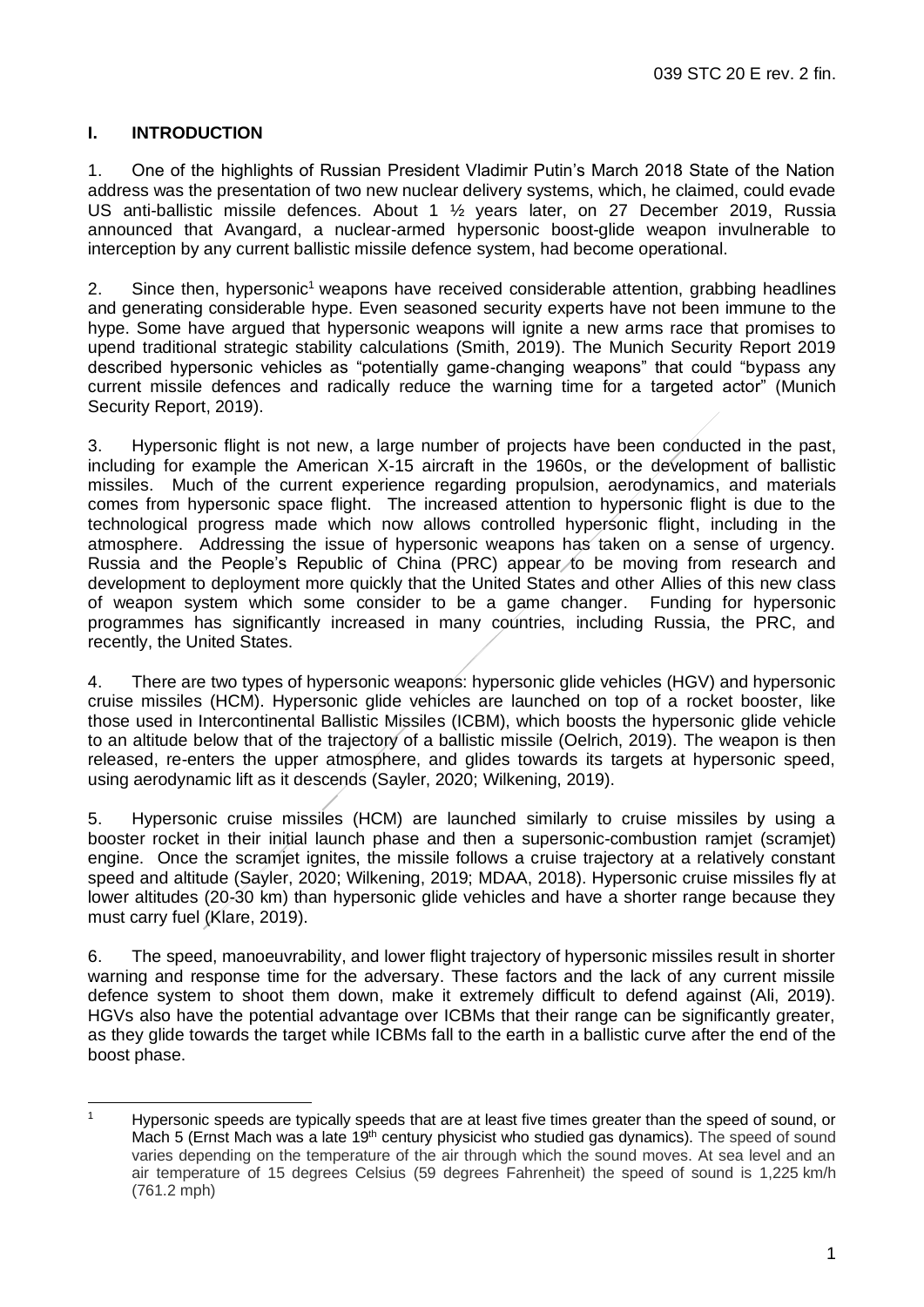7. This report offers a brief overview of the current state of hypersonic weapons development, including key technology and actors. Your Rapporteur also discusses possible implications of the development and deployment of hypersonic weapons for NATO and NATO Allies. The paper concludes by raising the question of the impact of hypersonic weapons for strategic stability.

#### <span id="page-3-0"></span>**II. HYPERSONIC WEAPONS – STATE OF PLAY**

8. Hypersonic weapons fly at speeds of Mach 5 (five times the speed of sound) or above and combine the high manoeuvrability and accuracy of a cruise missile with the speed of a ballistic missile. Unlike normal ballistic missiles, hypersonic weapons do not follow a ballistic trajectory after their initial ballistic boost phase but travel typically in the higher atmosphere (Wilkening, 2019). They are significantly harder to track than ICBMs because their lower flight path and the curvature of the Earth delay their detection by ground-based radar. HGVs coast towards their targets in the stratosphere, 30–50 km above ground (Sayler, 2020), while a ballistic missile has a high arching path that lies mostly above the atmosphere and reaches altitudes of well over 1,000 km. Currently deployed satellite-based early warning sensors are optimised for elevations much higher than the flight paths of hypersonic weapons and ground-based missile defence radar systems can detect ICBMs from as far as 3,000 to 4,000 km. Moreover, according to Michael Griffin, former Undersecretary of Defense for Research and Development at the US Department of Defense, "hypersonic targets are 10 to 20 times dimmer<sup>2</sup> than what the United States normally tracks by satellites in geostationary orbit" (Vergun, 2018).

9. Another feature that makes hypersonic missiles difficult to detect by radars is that they can change their flight path after their initial ballistic boost phase - unlike an ICBM whose trajectory can be easily calculated from the missile's powered ascent. By contrast, hypersonic weapons can be detected at launch, and possibly at several points along, but not throughout, their flight paths. As the defender cannot predict the endpoint of an incoming hypersonic missile, interception becomes extremely difficult.

10. Currently deployed ballistic missile defence interceptor systems are also not designed to operate at altitudes of the flight paths of hypersonic weapons. The interceptors of the ship-based US Aegis and the ground-based Terminal High-Altitude Area Defense (THAAD) anti-missile systems operate in the near vacuum of space but do not perform well in the thin upper atmosphere. Ground-based air defence systems, such as the US Patriot, are designed to intercept missiles with a lower flight path than hypersonic weapons (Smith, 2019). NATO's ballistic missile defence system, which is built around the US' European Phased Adaptive Approach (EPAA) and Aegis Ashore, is also neither designed to, nor capable of, intercepting hypersonic missiles.

11. Hypersonic weapons can be armed with nuclear or conventional warheads. Alternatively, hypersonic weapons can also use their immense kinetic energy, derived from their high speed, to destroy their targets.

12. As mentioned above, there are two kinds of hypersonic missiles. **Hypersonic glide vehicles (HGVs)** are launched with a booster rocket on an arching trajectory into space or the higher atmosphere where the warhead is released and glides towards the target at hypersonic speeds. The HGV surfs on the atmosphere at an altitude below 100 km and reaches its destination by leveraging aerodynamic forces.

13. **Hypersonic Cruise Missiles (HCMs)** are launched with traditional booster rockets or from an aircraft. Once they have reached hypersonic speed the scramjet engine is activated which powers the missile to its target. Scramjet engines use air-breathing technology, i.e. they scoop up

<sup>&</sup>lt;sup>2</sup> Heat signatures emitted by hypersonic missiles are generally weaker than those of ballistic missiles and therefore less visible, i.e. they appear dimmer, on a radar screen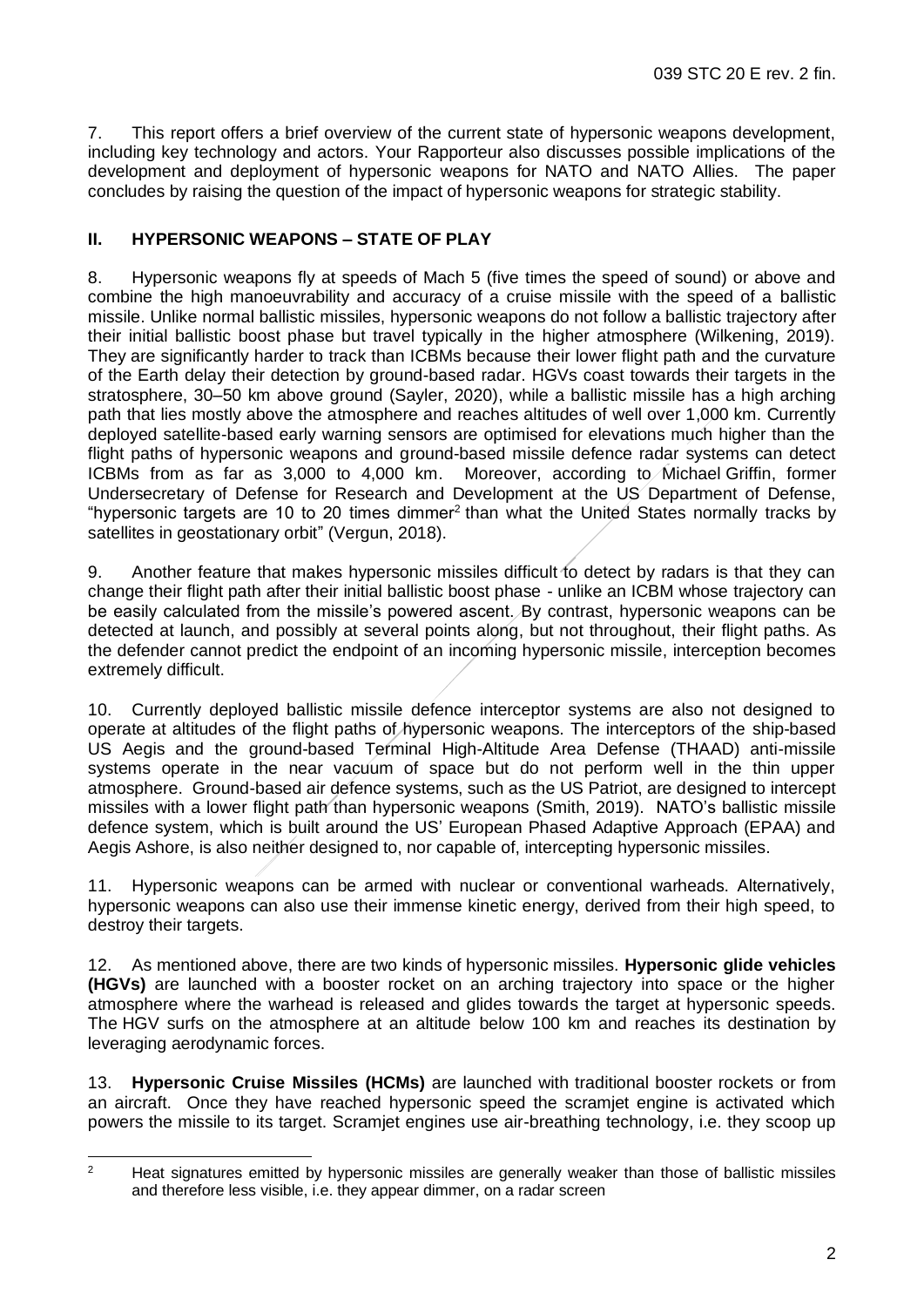and compresses oxygen from the atmosphere and inject hydrogen fuel to create the combustion needed to travel at hypersonic speeds. Like a subsonic cruise missile, an HCM can change its flight path when approaching its target. The flight path of an HCM is lower than that of an HGV.

14. While hypersonic weapons have advantages over ballistic missiles, their development poses significant technological challenges. These are primarily related to heat management, communication, manoeuvrability, and accommodation for payload and other internal systems (Claus, 2019).

15. At speeds of Mach 5, hypersonic weapons generate a lot of heat, shock, and vibration as they travel through the atmosphere (Stone, 2020). The temperatures, which can reach 2,000°C or higher, and the shockwaves created by hypersonic speeds generate a sheath of superheated ionized plasma surrounding the missile that can block radio communications during the flight. This would make flight control of the missile and updating targeting data post-launch challenging. Implementing a method to communicate targeting data to a missile that flies at Mach 5 or above that is surrounded by a plasma sheath is a key technical challenge in developing hypersonic weapons (Claus, 2019). Moreover, the extreme heat generated at high speed could actually change the shape of the delivery system in-flight.

16. The extreme environmental conditions of hypersonic flight put a lot of stress on the missile's guidance systems, sensors, sensor processing, communications, and electronic systems. Due to the research that has been conducted in different countries, considerable progress has been made in addressing the engineering issues, but a lot remains to be done, particularly in the areas of advanced materials and composites.

17. In addition to the technical challenges that still need to be addressed, hypersonic weapons would have to rely on a support system. This would require a robust intelligence, surveillance, target acquisition and reconnaissance (ISTAR) network, particularly if used in the conventional precision strike role.

18. Developing and operating an HCM is even more challenging technically than an HGV. For a scramjet to work, the air introduced into the engine must already be at supersonic speed. The air-hydrogen mix is then ignited, which is technically very difficult. Operating a scramjet has been likened to "keeping a match lit in a hurricane" (Creech, 2004).

19. Moreover, while the ballistic booster of an HGV is separated outside the atmosphere, the booster of an HCM is separated endo-atmospheric, i.e. in the more challenging conditions within the atmosphere.

20. The development of hypersonic technology therefore requires considerable resources and time.

21. Moreover, although (offensive) hypersonic weapons offer several advantages, i.e. increased speed and range and the ability to delay detection until late in the flight path, it is debatable if these advantages cannot be achieved with existing ballistic missiles. For example, ballistic missiles that are launched on a depressed trajectory with manoeuvrable warheads can do almost everything claimed for hypersonic gliders (Oelrich, 2019). There are also trade-offs between these advantages. For example, there is a trade-off between speed and range for HGVs: The further they glide the slower they become when approaching their target. There is also a trade-off between speed (and range) and manoeuvrability as the drag caused by jinking at high speed slows the missiles down significantly. Another trade-off is between precision and speed. Increased speed usually means decreased accuracy as slower speed provides more time for target acquisition or recognition (Barrie, 2019). Regardless, several nations consider the potential that hypersonic weapons can offer for both offence and defence worth to be evaluated.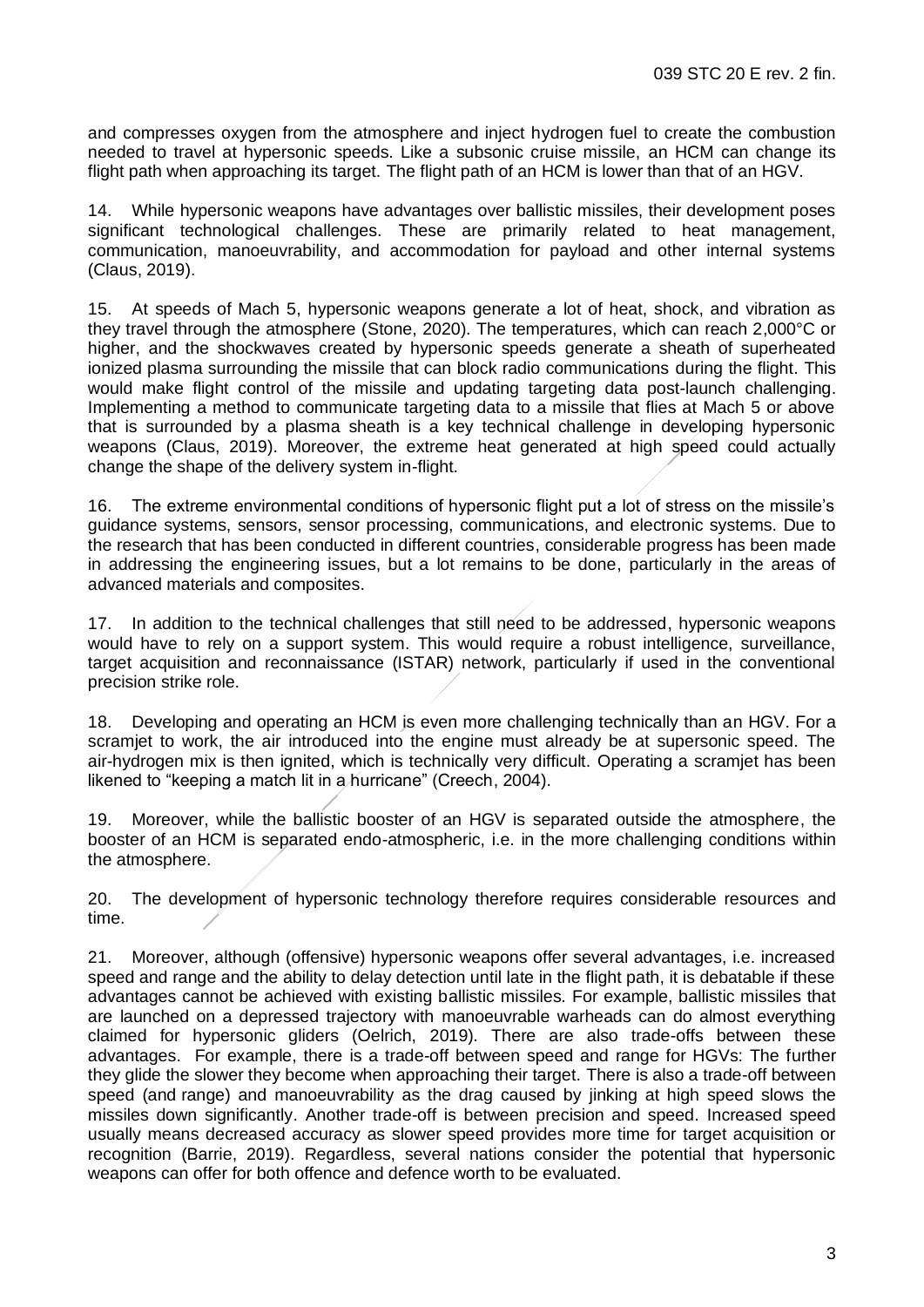22. Among the countries now pursuing hypersonic technology, Russia, China, and the United States are considered to have made the biggest progress towards developing and deploying these weapons. In addition, India, Australia, Japan, and France are also at various stages of studying and developing hypersonic technology, while countries such as Germany, Iran, Israel, Pakistan, South Korea, Taiwan, Singapore, Brazil, and Canada are showing signs of academic interest in the applications of hypersonic technology (Varilek, 2019; Sayler, 2020).

#### <span id="page-5-0"></span>**A. RUSSIA**

23. Russia has been conducting research on hypersonic technology since the 1980s; it accelerated its efforts after the United States' withdrawal from the Anti-Ballistic Missile (ABM) Treaty in 2002. In his 2018 State of the Nation address, Russian President Vladimir Putin explicitly linked the forthcoming deployment of hypersonic weapons to the US abrogation of the ABM Treaty and the US missile defence programme. He reiterated this view in a TV interview in late February 2020 (TASS, 2020).

24. Russia perceives the United States' continued improvement, development, and deployment of anti-ballistic missile defence as a threat to its nuclear deterrent. For Moscow, hypersonic weapons are a means to restore its sense of strategic stability (Sayler, 2020), as well as assert regional dominance (Cummings, 2019).

25. Russia is currently pursuing several hypersonic weapons programmes: Avangard is a hypersonic glide vehicle capable of carrying a nuclear warhead of up to two megatons (The Guardian, 2019). It was successfully tested twice in 2016 and once in 2018, and is reported to reach a speed of Mach 20 or higher and can hit targets as much as 6,000 km away. It has been tested using the SS-19 STILETTO. Russia reportedly deployed the first two Avangard systems, fitted on SS-19 STILETTOs, in December 2019 (Mizokami, 2019) although analysts are unsure if the system has actually entered service, or if it is just in advanced phases of field testing (CNN, 2019). It is unclear if Russia also plans to mount HGVs on the SS-X-30 SARMAT ICBM which is still in development and will replace the SS-18.

26. The 3M22 Tsirkon is a ship-launched HCM capable of travelling between Mach 6 and Mach 8. It is capable of hitting both ground and naval targets up to a distance of 1,000 km. The most recent successful test was carried out on 6 October 2020. In December 2019, President Putin also announced that Russia will develop a ground-based version of the Tsirkon as a response to the US withdrawal from the Intermediate-range Nuclear Forces (INF) Treaty. Moreover, the Russian Ministry of Defence has announced plans to equip surface ships with the Tsirkon missile. The missile can also be launched from submarines, and President Vladimir Putin has also threatened to deploy hypersonic weapons outside US territorial waters if the United States deployed intermediate-range nuclear weapons in Europe (Reuters, 2020).

27. Kinzhal, or "Dagger", is an air-launched ballistic missile which was likely derived from Russia's ground-launched Iskander-M. Although Kinzhal is not generally characterised as a hypersonic weapon, it is often included in discussions of hypersonic weapons due to its similarities which feature a manoeuvrable re-entry vehicle In July 2018, Kinzhal was successfully tested from a modified MiG-31 fighter, according to US intelligence reports (Sayler, 2020). Following its launch, Kinzhal quickly accelerates to Mach 4 and is reportedly capable of reaching Mach 10. With a reported range of between 1,500 and 2,000 km when launched from a MiG-31, Kinzhal was probably developed to allow Russia to more easily target critical European infrastructure, such as airfields, and to counter American missile defences, such as THAAD (CSIS, 2020). Kinzhals' top speed of Mach 10 and maximum range of nearly 2,000 km were reported by the Russian media: these claims have not been verified by either US or NATO intelligence. Some independent analysts have met Kinzhal's declared performance characteristics with scepticism (Sayler, 2020). They claim that Russia's description of Kinzhal as hypersonic could be misleading: it is possible that the missile's speed does not exceed Mach 5 (CSIS, 2020).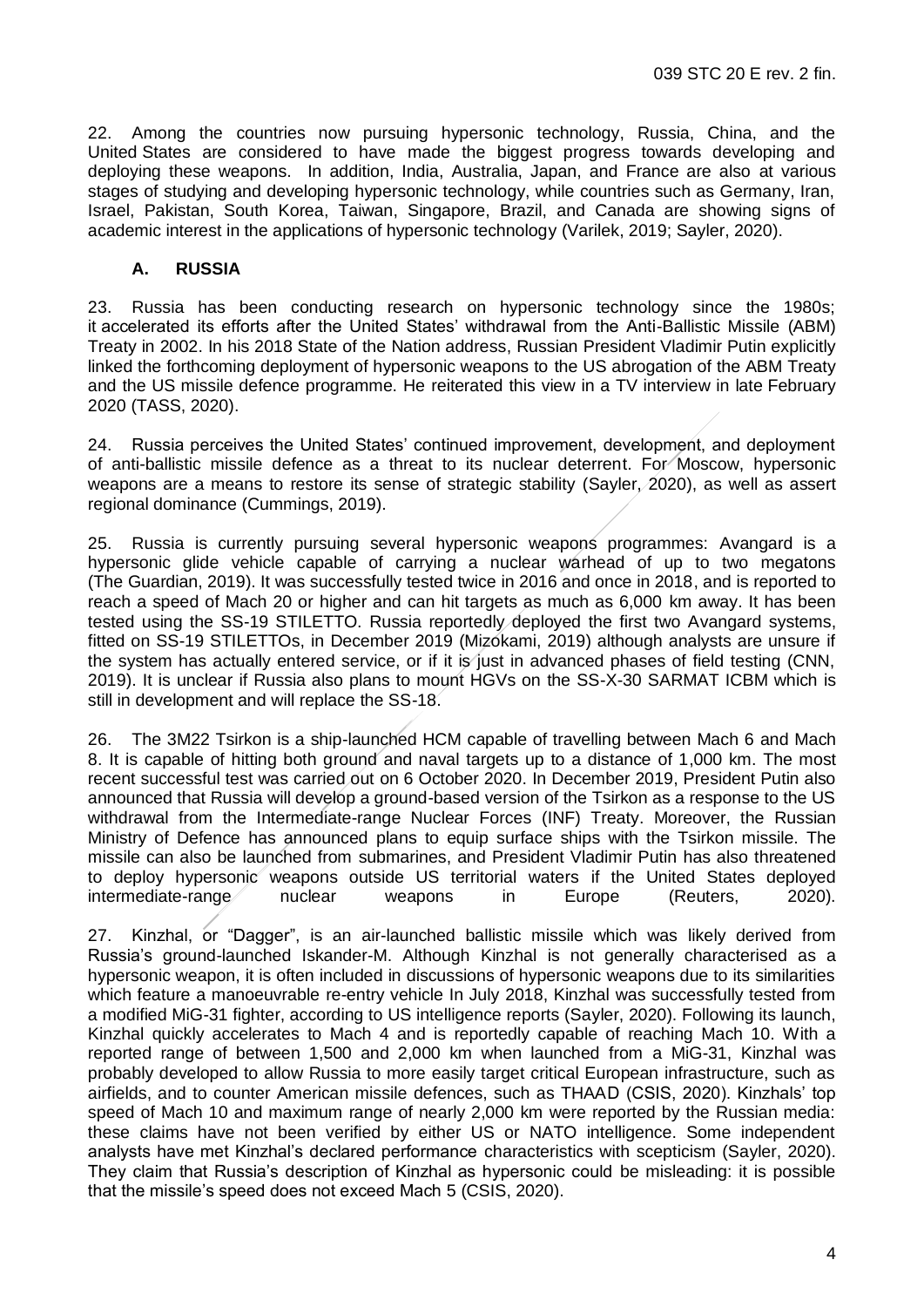28. Russia is also investing heavily in the development of new materials for hypersonic flight. According to the Russian news agency, Sputnik International, more than 40 state laboratories are doing research to find solutions to materials, communication, and propulsion systems faced in hypersonic flight (Claus, 2020).

29. While developing its own missile warning system, Russia is also helping China enhance its capability. TASS reported on 4 October 2019 that Russia is supporting China to create a missile warning system (Claus, 2020).

30. Russia is also working on the development of a system to defend against hypersonic missiles. A 15 May report of the Russian news agency TASS quoted President Vladimir Putin as saying, "Russia should develop systems against hypersonic weapons before such weapons are developed in other countries" (Claus, 2020).

31. During 2018 and 2019, Russia conducted a series of tests related to ABM interceptors. The A-235 Nudol system is due to replace the existing A-135, providing defensive coverage for the Moscow region. The missile element of the system, the PRS-1M, is reportedly capable of reaching Mach 12 and of engaging targets travelling at up to Mach 10. It should be noted, though, that the current Russian interceptors are unlikely to be effective against hypersonic weapons. Moreover, according to Izvestija, Moscow is studying the development of a super long-range air-to-air missile with a splitting warhead which could be mounted on an aircraft such as the MiG-31 (Defense World Net, 2020).

## <span id="page-6-0"></span>**B. PEOPLE'S REPUBLIC OF CHINA (PRC)**

32. Since 2014, China has been engaged in the development of hypersonic technology. It has made significant progress in developing both hypersonic glide vehicles and hypersonic cruise missiles and has conducted extensive tests. According to Michael Griffin, former Undersecretary of Defense for Research and Engineering of the US Department of Defense, China has completed 20 times as many hypersonic tests as the United States. (Ng, 2020). The Munich Security Conference Report 2019 noted that China was leading the way on academic research in hypersonics (Munich Security Report, 2019). The US Defense Intelligence Agency's 3 January 2019 China Military Power report included hypersonic technology in a list of "[o]ther areas where China is concentrating significant R&D [research and development] resources" (Claus, 2019).

33. Compared to its relatively secretive information policy on defence technology, China has been surprisingly open about its hypersonic research. Beijing has invested heavily in facilities, including sophisticated wind tunnels and shock tubes that use blast waves to study hypersonic flows. Although it is difficult to verify the official claims about the progress they have achieved, it appears that China has caught up technologically with the United States and with Russia, thanks to its considerable investments (Stone, 2020).

34. The PRC's activities in this area are part and parcel of its efforts to modernise its armed forces to become a world class military power by 2050. The latest defence white paper of July 2019, titled *China's National Defence in the New Era,* emphasises the importance of emerging technologies for future warfare. *China's National Defence in the New Era* is a response to US strategy and signals a future positioned for geopolitical competition in the Asia-Pacific region (TSC Intelbrief, 2019). China is also increasing its capabilities in space and is likely to possess operational anti-satellite weapons within the next few years.

35. The PRC has yet to make a final determination as to whether its hypersonic weapons will be conventional, nuclear, or dual capable. At present, the focus of China's hypersonic activities is on the development of medium-range conventional missiles which would complement Beijing's deterrence capabilities. This is largely to provide its nuclear forces, which are relatively small in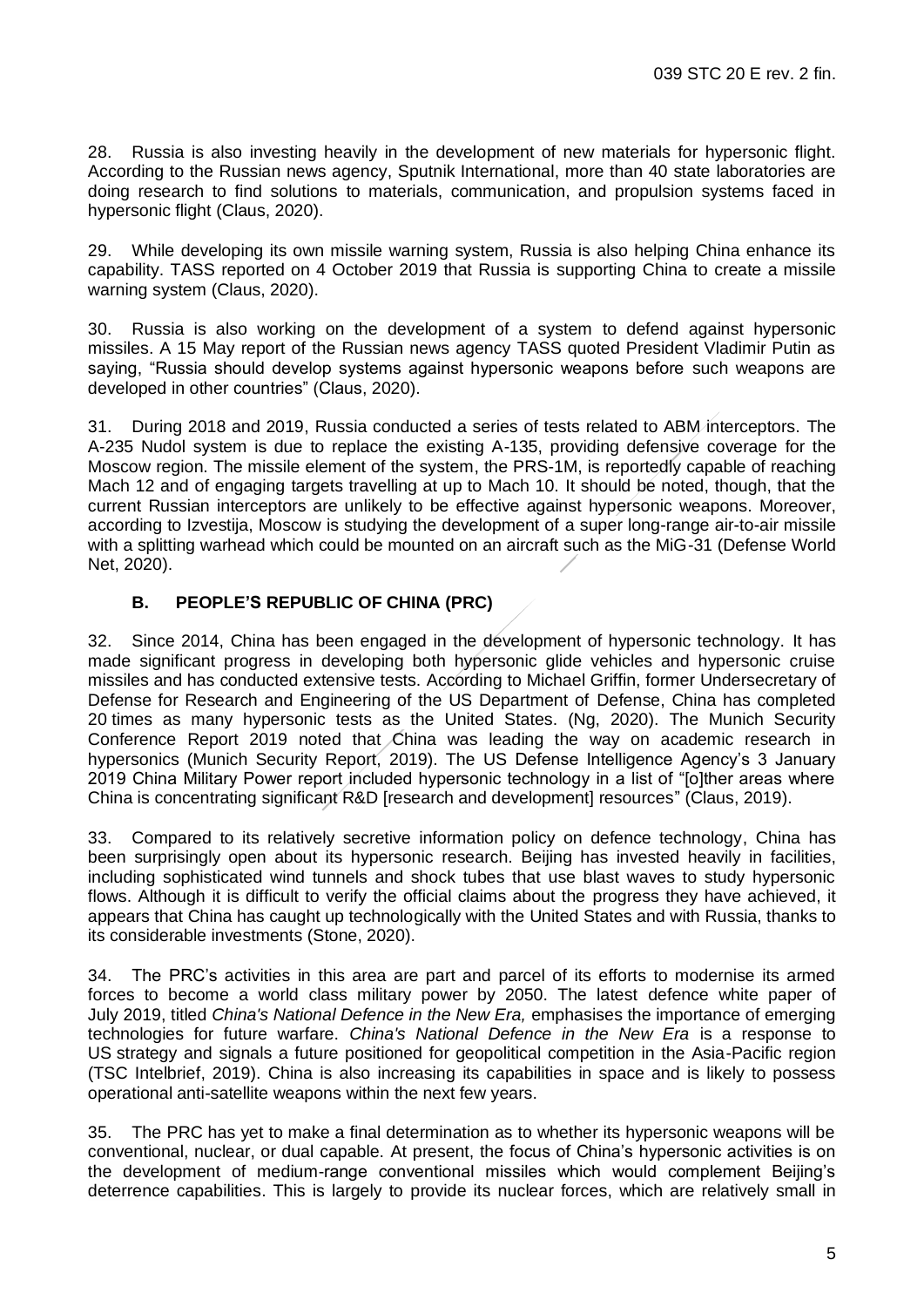comparison to those of Russia and the United States, with a more robust retaliatory capability. The improvements in China's nuclear arsenal, however, have not led to significant changes in the PRC's strategic doctrine (Talmadge, 2019) and the country has maintained a no-first-use policy since 1964.

36. More generally, the PRC considers the US military presence in Asia and the Pacific, particularly in the South and China Seas as a threat to its security. While the People's Liberation Army (PLA) and People's Liberation Navy (PLAN) already have an arsenal of increasingly sophisticated anti-ship missiles, hypersonic weapons would expand China's anti-access/area denial (A2/AD) capability significantly. From China's perspective, conventionally armed hypersonic weapons could prevent the United States from interfering in the areas of the Western Pacific which Beijing considers as its privileged sphere of influence. Hypersonic weapons would improve China's ability to hit high value targets like aircraft carriers as well as other US forward base units simultaneously and with very little warning (Cummings, 2019).

37. China wants the United States to conclude that the benefits to maintaining its regional interests are not worth the costs of armed confrontation. In addition, hypersonic weapons could increase China's leverage over its neighbours. In the past, Taiwan, Japan, the Philippines, and Vietnam have been targets of Chinese intimidation (Cummings, 2019).

38. China is developing both HGV and HCM technology. The Starry Sky-2 (Xing Kong-2) is a nuclear-capable HCM prototype which, according to the China Academy of Aerospace Aerodynamics (CAAA), was successfully tested in August 2018. The CAAA claims that the missile reached Mach 6 and was able to conduct complex manoeuvres (Claus, 2019). Some reports suggest that the Starry Sky-2 might become operational by 2025 (Varilek, 2019).

39. The DF-ZF (WU-14), a hypersonic glide vehicle, has been tested at least nine times since 2014 and can reportedly reach the top speed of Mach 10. US defence officials estimate that the DF-ZF has a range of approximately 1,900 km. Some analysts believe the vehicle will be operational as early as 2020 (Sayler, 2020).

40. As stated above, China's hypersonic weapons programme currently focuses on shorter-range systems. Beijing is not focusing on the development of a global strike capability using an HGV. At the point of writing and according to available open sources information there are no indications that China plans to mount its HGV on an ICBM like the DF-31A or the newer DF-41 (Claus, 2019). Shorter range missiles would be less technologically challenging to build, among others because they do not have to endure high temperatures as long (Smith, 2019).

41. The claimed success of the August 2018 Xing Kong-2 test would suggest that China has also made progress in overcoming some of the technological challenges in building an HCM (Claus, 2019).

42. China is also developing a rocket booster for its hypersonic missiles, including the medium range ballistic DF-17 (Dong Feng 17). The missile was tested twice in 2017; it has an estimated range of 1,700 to 2,400 km and can reportedly reach Mach 10. It is expected to be operational by 2020 (MDAA, 2018; Sayler, 2020). Furthermore, China has tested the DF-41 (Dong Feng 41) ICBM, which could be modified to carry a conventional nuclear-armed hypersonic glide vehicle (Sayler, 2020). There have also been uncorroborated reports that China has flight-tested a scramjet engine (Acton, 2017).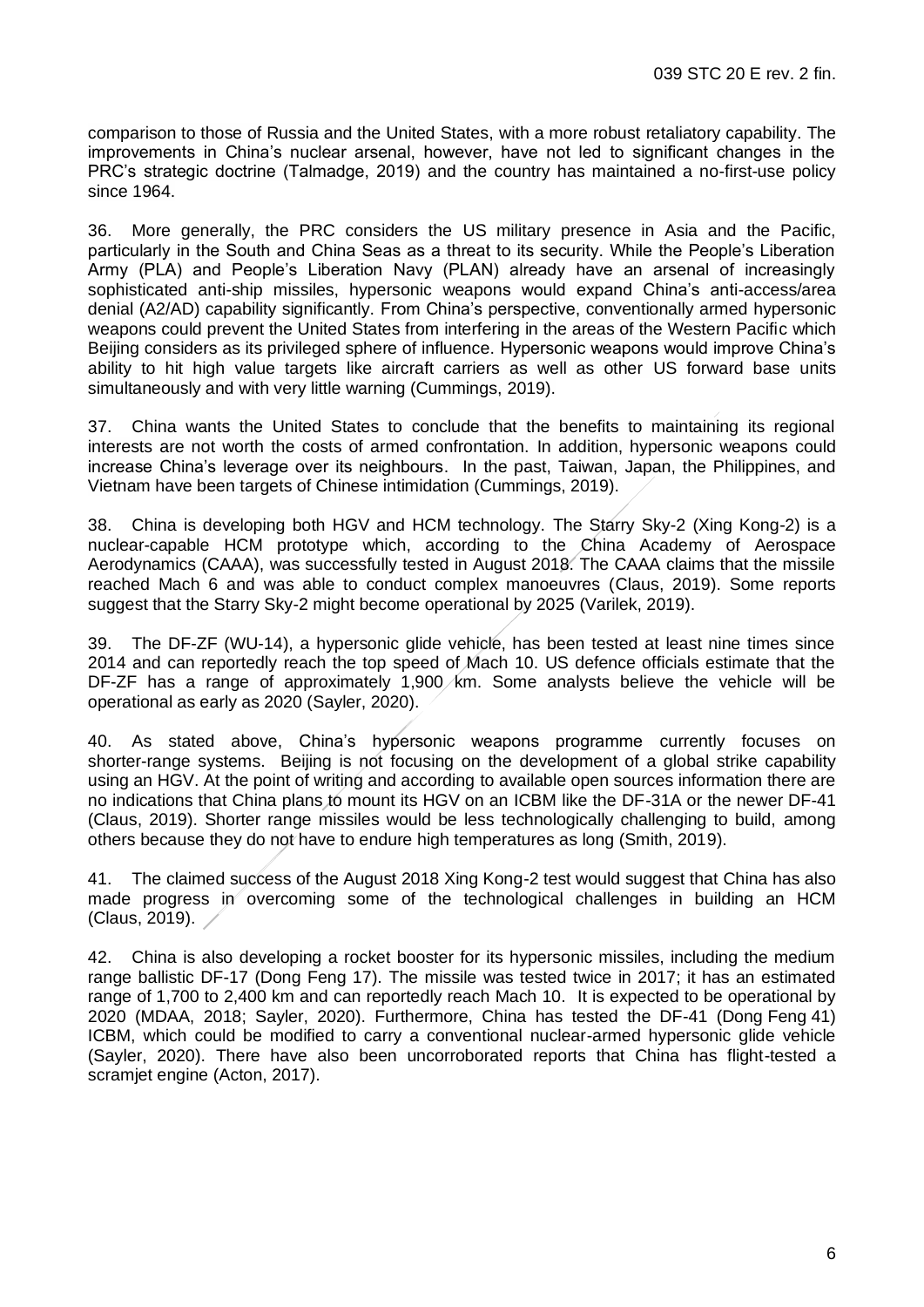## **C. THE UNITED STATES**

<span id="page-8-0"></span>43. The United States has been engaged in hypersonic research since the 1980s. It has resumed it activities in 2003 the context of the George W. Bush administration's Prompt Global Strike (PGS) programme that aimed at providing the United States with the capability to launch attacks against targets around the world in under an hour (Woolf, 2020). Until recently, though, funding for US hypersonic projects has been quite limited.

44. Meanwhile, hypersonic research has become one of the R&D priorities of the US Department of Defense. Funding for the development of this technology has accordingly been increased significantly. Unlike Russia, which has already deployed the Avangard system, the US hypersonic activities are designed to produce operational prototypes that can be used for the subsequent development of advanced tactical hypersonic weapons. Moreover, according to publicly available sources, the United States is not currently considering or developing hypersonic weapons for use with a nuclear warhead. For now, US hypersonic efforts prioritise the development of short and intermediate range conventional precision strike. This focus requires more accurate hypersonic weapons which will be more challenging technically compared to nuclear-armed weapons where accuracy is not so important (Sayler, 2020).

45. The various hypersonic technology and weapons development programmes pursued by the United States are conducted by the US Navy, US Army, and the US Air Force as well as the Defense Advanced Research Projects Agency (DARPA).

46. The US Navy and the US Army are jointly developing a Common Hypersonic Glide Body (C-HGB) that each military service will adapt to its purpose. The US Army will use the common glide body for its Long-Range Hypersonic Weapon and the US Navy for its Intermediate Range Conventional Prompt Strike (IRCPS) (IISS, 2020). According to public sources, the current programmes are being pursued:

47. The IRCPS programme of the US Navy focuses on the development of the C-HGB and a 34.5 inch two-stage booster. Initial operational capability of this missile is expected in 2028 when the missile will be fielded on a Virginia class submarine (Eckstein, 2020).

48. The US Army is working on the development of a land-based hypersonic missile (also known as the Long-Range Hypersonic Weapon). The goal is to develop a prototype for a missile that can eliminate enemy A2/AD and other high value targets up to 2,300 km away.

49. Hypersonic efforts of the US Air Force originally focused on the Hypersonic Conventional Strike Weapon (HCSW - Hacksaw) and on the AGM-183A Air-Launched Rapid Response Weapon (ARRW - Arrow). Both are HGVs, with the latter being launched from large aircraft (e.g. B-52). The US Air Force has meanwhile terminated the HCSW programme to focus on the ARRW. The Arrow is a medium-range missile which will be capable of reaching up to Mach 20. The Arrow project is designed to produce a prototype that will allow making informed strategy and resource decisions for future hypersonic programmes (Sayler, 2020).

50. DARPA is working on the development of technologies for tactical air-launched hypersonic boost glide systems together with the US Air Force. The longer-term activities of the US Air Force and DARPA are directed at developing the Hypersonic Air-Breathing Weapon Concept (HAWC - Hawk), the development of key technologies that will allow to build effective and affordable air-launched hypersonic cruise missiles (Sayler, 2020). The United States is using various medium-range rockets in order to boost its boost-glide vehicles into space, as opposed to ICBMs (Klare, 2019).

51. While most of the United States' hypersonic R&D mainly focuses on developing offensive capabilities, the United States is also working on counter-hypersonic weapons technology. In 2018,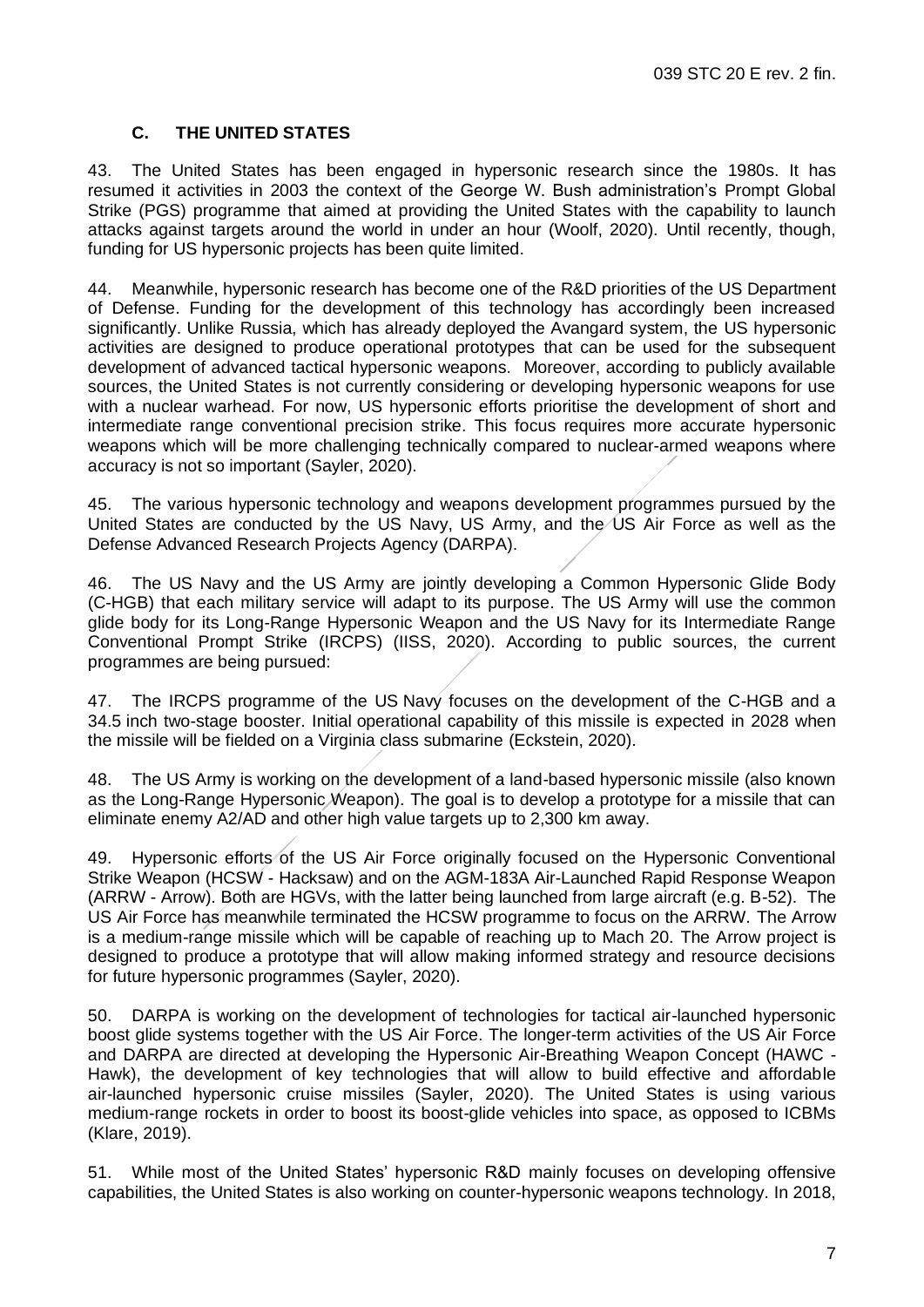it created a new Space Development Agency, tasked with putting a network of sensors in low-earth orbit that would track incoming hypersonic missiles and direct US hypersonic attacks (Smith, 2019). Moreover, in January 2019, DARPA announced that it awarded USD 13 million to Northrop Grumman to develop the experimental Glide Breaker programme, which focuses on developing interceptors for hypersonic weapons (Tucker, 2020).

#### <span id="page-9-0"></span>**D. OTHER COUNTRIES**

52. In addition to China, Russia, and the United States, several other countries are developing hypersonic missile technology. Among NATO's European member countries, France, Germany, and the United Kingdom have either begun research on their own hypersonic weapons or have expressed interest in doing so. For example, France's V-MaX project seeks to develop a hypersonic glider with a speed of more than five times the speed of sound (Peck, 2019). France intends to field an HCM by 2022 (Stone, 2020). Partly in response to Russia's acquisition of hypersonic weapons, Germany began its hypersonic missiles program in 2018. The German missiles are intended for defensive purposes, possibly as hypersonic interceptors that could be integrated in the German air defence systems (Peck, 2019). Meanwhile, the United Kingdom showed strong interest in acquiring hypersonic technology by awarding a USD 12 million contract to Rolls-Royce and its industrial partners to develop high-speed propulsion systems (Chuter, 2019).

53. India, Australia, and Japan have also embarked on the development of hypersonic technology. In September 2020, India conducted the first on-field test of the so-called Hypersonic Technology Demonstrator Vehicle (HSTDV), a hypersonic unmanned scramjet cruise missile. In collaboration with Russia, India is also developing a hypersonic cruise missile titled Brahmos-II, which should achieve a speed of Mach 7. Australia is collaborating with the United States on a Mach 8 HGV, and Japan is aiming for an HGV in 2026, the US Congressional Research Service noted in a July 2019 report (Stone, 2020).

#### <span id="page-9-1"></span>**III. HYPERSONIC WEAPONS – ISSUES FOR NATO**

54. The development of hypersonic weapons and the deployment of systems like Avangard are part and parcel of Russia's investments in new, modern military capabilities, including in modern missiles, both nuclear and conventional ones.

55. NATO Allies and partner countries are concerned about Russia's actions and posture which is challenging security and stability in the entire Euro-Atlantic area. Russia violated the INF Treaty with the development and deployment of the 9M729 missile system (called SSC-8 by NATO), which caused the United States to formally withdraw from the treaty in 2019. This decision was supported by all Allies. While the INF Treaty was a bilateral agreement between the United States and Russia, it was important for NATO because it eliminated all land-based intermediate-range nuclear missiles that threatened primarily European Allies.

56. Russia is seeking to take advantage of the demise of the INF Treaty by stationing new intermediate-range missiles on NATO's periphery. The 9M729 is a cruise missile with a range between 500 and 5,000 km that can be launched from a road-mobile launcher. At their December 2019 meeting in London, NATO Heads of State and Government agreed on a defensive, coordinated, and measured response to Moscow's action. They also decided to strengthen NATO's ability to deter and defend by further adapting the mix of nuclear, conventional, and missile defence capabilities, as necessary. In this context, it is planned to improve existing conventional air and missile defences. NATO leaders also stressed that they remain fully committed to the preservation and strengthening of effective arms control, disarmament, and non-proliferation, taking into account the prevailing security environment (NATO, 2019d).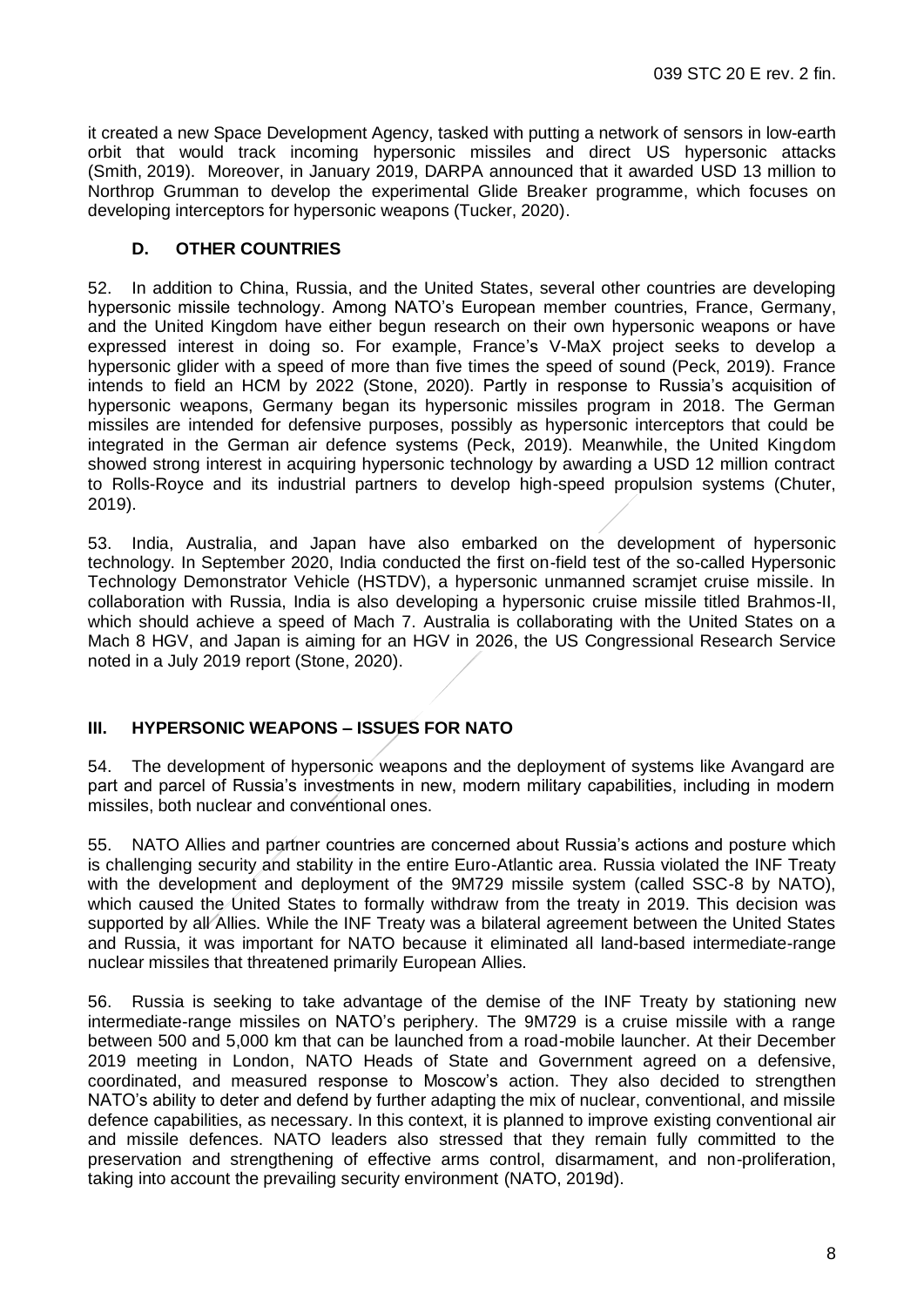57. The development and deployment of hypersonic weapons systems enhances Russia's strike capabilities significantly. While Avangard is a part of Russia's strategic nuclear deterrent, tactical/intermediate-range hypersonic weapons create far greater risks for European NATO member countries. When mounted on a short-range ballistic missile, Avangard can pose an even more challenging threat to NATO's Eastern Flank or Partner states as Ukraine. As response times for effective countermeasures are very short, this may raise the tension in the region should Russia wish to further destabilise it. Because of their speed and their ability to evade detection, tactical HGVs and HCMs significantly shorten the warning time during a possible attack. A hypersonic weapon can reach a target 2,000 km away in roughly the same time that a subsonic weapon can reach a target 150 km away (Cummings, 2019).

58. The reduced reaction time also increases the risk for miscalculation and misunderstanding. Even if a hypersonic missile is detected shortly after launch, decision-makers would only have a few minutes to consider the nature of its payload. The speed of delivery is particularly relevant during the early phases of a military conflict, and Russia might attack command and control assets. Moreover, tactical hypersonic weapons would allow Moscow to leverage the threat of an attack against critical targets to coerce a neighbour, a Partner, or a NATO Ally. Thus, hypersonic weapons in potential peer competitors Nations' arsenals, together with other capabilities, can introduce threats to NATO and Partner Nations. An example is the short-range missile system "Iskander" from the Russian Federation that has been deployed in occupied Crimea since 2018.

59. What is more, the proliferation of hypersonic capabilities to third countries would undermine regional stability and that of NATO Allies and partners. NATO's ballistic missile defence would be incapable of intercepting tactical HGVs and HCMs.

60. The deployment of Russian tactical hypersonic weapons therefore raises the question whether NATO's Integrated Air and Missile Defence system (NATO IAMD) will still be adequate. The system, which consists of a network of sensors, command and control facilities, as well as weapons systems, is designed to defend against currently deployed threats (NATO, 2019a). Hypersonic weapons could be used to take out critical components of NATO's IAMD architecture with little or no warning.

61. However, an effective defence against hypersonic weapons will depend on the ability to detect incoming missiles as early as possible and the ability to defeat incoming weapons at much longer distances than today's technology allows. Therefore, on the defence side, NATO should evaluate the technical feasibility of devising a system that can be effective against hypersonic weapons. Updating or replacing the existing technology would obviously require significant investments which would raise the question of burden and cost sharing among the Allies. With regard to the radar system, the United States plans to deploy a system consisting of airborne highaltitude or space-based infrared tracking systems that can track hypersonic vehicles at greater ranges (Keller, 2019). The nascent US Space Development Agency is currently preparing an evaluation of an initial hypersonic weapon-tracking capability. To that end the Agency has contracted two companies with the design and development of eight satellites equipped with Wide Field of View (WFOV) satellites which are equipped with infrared sensors that may provide some defensive capabilities to detect threats to the US homeland. Launch of the first satellites is planned for 2022 (Strout, 2020a, 2020b).

62. Moreover, NATO Allies could develop interceptors to destroy incoming hypersonic missiles either by colliding with them or by detonating a warhead in their flight path. A possible alternative is directed energy weapons such as lasers or microwave weapons, which can neutralise incoming hypersonic weapons. The US Missile Defense Agency is currently evaluating the possibility to develop a space-based neutral particle beam (Stone, 2020).

63. On the offensive side, NATO Allies should continue the development of hypersonic weapons and consider their eventual deployment. These systems could be based on land, sea, or launched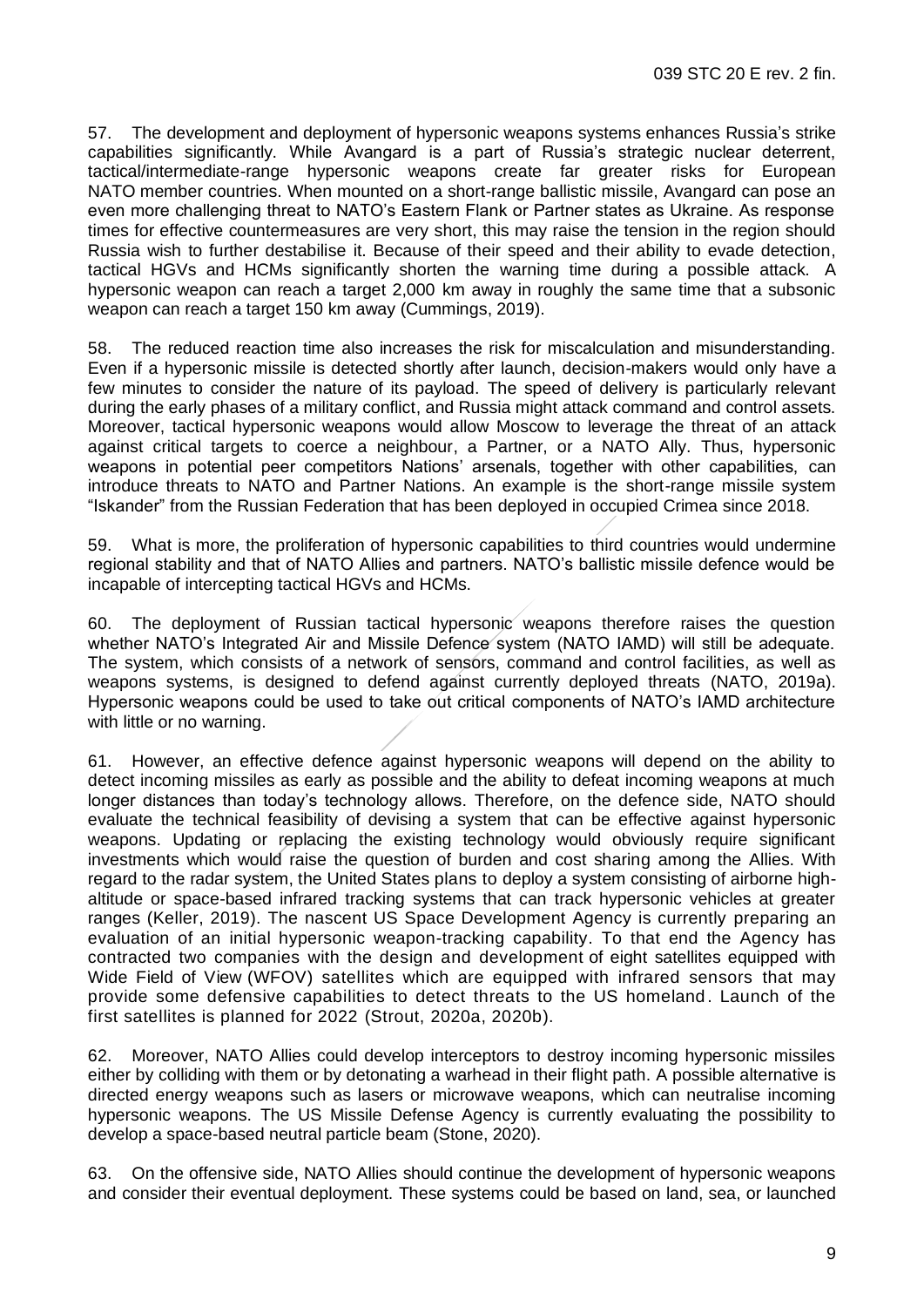from the air. This could signal reassurance and resolve to NATO Allies – and thereby strengthen deterrence. Conventionally armed hypersonic weapons could enable NATO forces to tackle the A2/AD assets of potential adversaries from afar in a conflict. It is crucial to note that NATO and NATO Allies do *not* want to pursue a new arms race. However, the development of hypersonic technology and the *evaluation* of their potential implications for offence and defence is important for being prepared to counter future threats and the threats that we already face.

64. Hypersonic weapons can pose a qualitatively new security challenge to NATO member states. Therefore, NATO as an organisation needs to evaluate and discuss the implications of hypersonic weapons for deterrence, capability adoption, interoperability, and arms control. This also includes the proliferation of operational hypersonic systems as the availability of these weapons will clearly complicate the security environment on NATO's south-eastern and eastern flanks. Therefore, NATO should identify means to hinder their proliferation.

#### <span id="page-11-0"></span>**IV. HYPERSONIC WEAPONS AND STRATEGIC STABILITY**

65. There is an ongoing debate on the impact of hypersonic weapons on strategic stability. While some consider these weapons to be a game changer, others disagree. The greatest difference between ICBMs and hypersonic missiles is the manoeuvrability at low altitudes which results in an increased degree of unpredictability, as the target of an incoming hypersonic missile is uncertain. The uncertainty of the target and their ability to manoeuvre at high speeds make it more difficult, if not impossible, to defend against an attack with hypersonic weapons. At this stage of development, it appears that the impact of long-range hypersonic weapons on strategic stability may only be limited. There is only little, if any, advantage that strategic hypersonic weapons bring to existing nuclear arsenals. Russia already has a large number of nuclear-capable ICBMs and adding a long-range hypersonic weapon like Avangard does not fundamentally change the strategic calculus. The existing US and NATO missile defence systems are incapable of defending against an ICBM attack consisting of a large number of missiles. Allied missile defence systems are designed to intercept a very small number of ballistic missiles. As in the past, NATO's nuclear strategy is based on deterrence. Missile defence can only complement the deterrence role of nuclear weapons, it cannot substitute for it.

66. However, as outlined above, tactical hypersonic weapons can significantly increase the threat to NATO Allies because they can reach their targets within minutes and because the reaction time is so compressed. Therefore, these weapons would raise the potential threat of attempted decapitation strikes during a crisis and create the pressure to "shoot first and shoot fast". The possibility of pre-emptive strikes would place NATO's air defence and its command and control infrastructure in danger.

67. The abrogation of the INF Treaty could lead to an increase in missiles and it is likely that, once they become operational, a good number of these weapons will be hypersonic ones.

68. Hypersonic weapons may also be problematic in terms of escalation control. This concerns particularly dual-capable systems, i.e. missiles that can be armed with either a conventional or a nuclear warhead. If a missile can be armed with either a conventional warhead or with a nuclear one, how should a defender react to an incoming missile? In the context of hypersonic threats, this is compounded by the reduced time available to decision-makers to respond to an incoming threat.

69. Hypersonic technology is disruptive. The development and deployment of hypersonic weapons has the potential to upend the strategic stability that has been in place since the end of the Cold War. It would therefore be necessary to consider the option for reaching possible agreements that limit, or potentially outlaw, this class of weapons. However, while the Cold War was characterised by the power struggle between two dominant world powers, the world of today is multipolar, which will complicate reaching arms control agreements.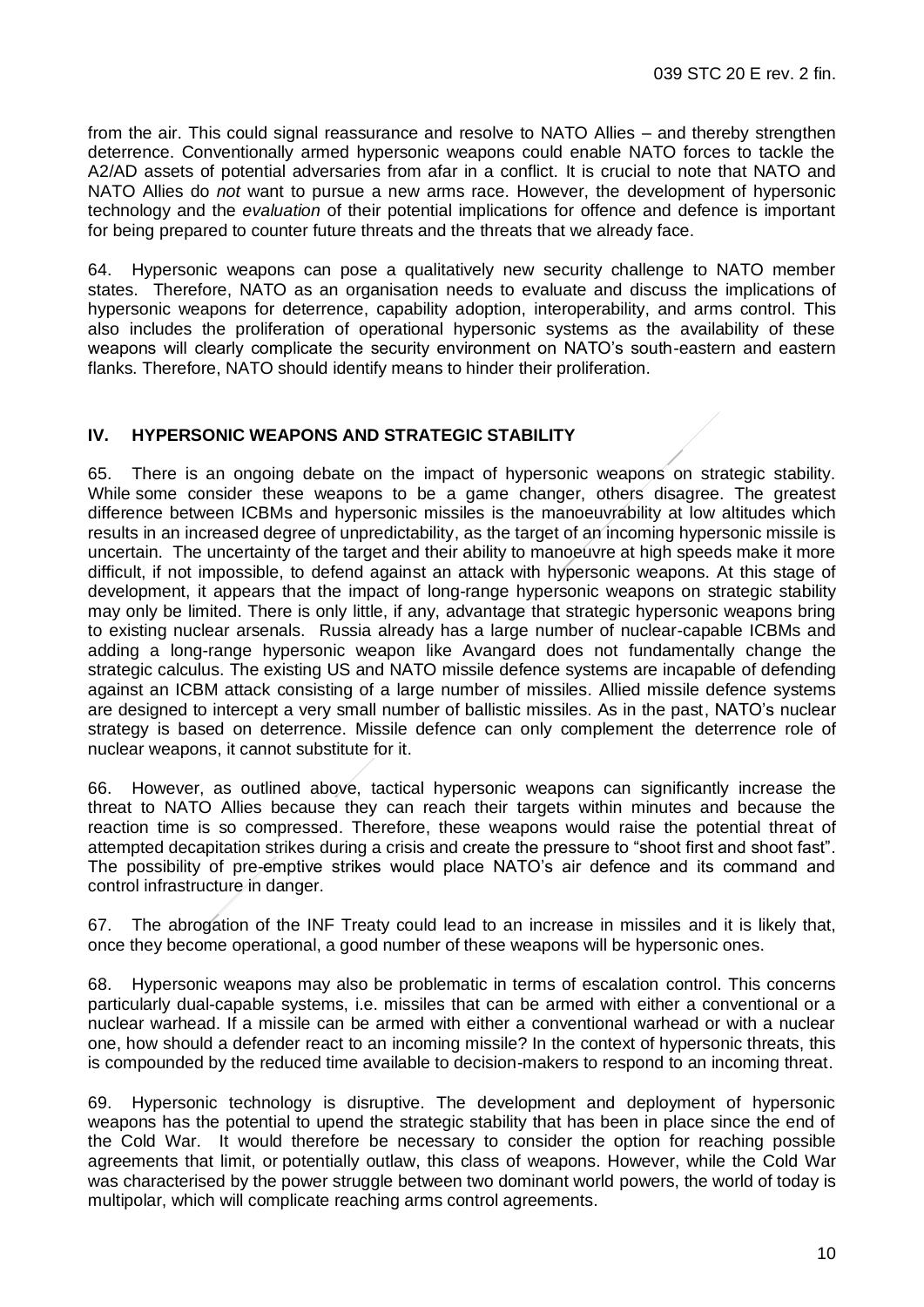70. A hypersonic weapons programme can be used as leverage in pursuing arms control agreements beneficial to the security of NATO Allies. This could be analogous to the role that NATO's double track decision played in the negotiations that led to the INF Treaty. Hypersonic weapons could serve a similar purpose today in tamping the threats posed by Russian and Chinese weapons or in trade for other strategic interests. However, reaching an agreement on hypersonic weapons would require developing, and possibly deploy, the same kind of weapons as Russia and China. Failing this, neither Russia nor China would have an incentive to negotiate an arms control agreement (Cummings, 2019).

71. Unlike conventionally armed strategic missiles, hypersonic weapons do not count under the limitations of the New START Treaty, which is up for renewal in 2021. They are new types of offensive strategic weapons which are not subject to an existing arms control regime. As the technology is maturing, it is likely that hypersonic weapons will be introduced by Russia, China, and the United States in the second half of the 2020s, just as major arms control treaties are expiring and weapons proliferation is increasing.

72. The short warning times may eventually lead the major powers to further advance automated interceptor systems to a degree not previously acceptable, up to and including firing without human approval. Because of the difficulties to shoot down hypersonic weapons after launch, these weapons may invite an adversary to launch pre-emptive attacks in order to neutralise them prior to larger hostilities.

73. Although it is difficult to predict when hypersonic weapons will become fully operational, available open source information leads to conclude that this will be the case in the mid-to-late 2020s. Perhaps the greatest danger is that of proliferation which will become an issue in the future. Russia or China could be tempted to sell export versions of these systems, or pass on the know-how to produce them to third countries. Russia, for example, is already developing a hypersonic missile in cooperation with India, which has a long-standing confrontation with Pakistan, another nuclear power. According to public sources India has already tested an indigenously developed hypersonic technology demonstrator vehicle successfully (Suciu, 2020). The director of the Missile Defense Agency, Lt. Gen. Samuel Greaves, considers the likelihood that countries like North Korea or Iran obtain hypersonic missile technology as "extremely high" (Sherman, 2018).

<span id="page-12-0"></span>74. The New START, the last major arms-control treaty still in force, was signed by the U.S. and Russia in 2010 and caps the number of deployed nuclear warheads, ICBMs, and submarine-launched ballistic missiles. The treaty will expire in February 2021, unless Washington and Moscow agree to an extension. Russia has suggested it is willing to do so, and the Russian foreign ministry has said that it considers Avangard to be bound by the treaty's missile limitations. The Trump administration has been holding talks with Russian counterparts about the parameters for a potential extension. China currently appears unlikely to agree to any constraints on its ability to develop new weapons. A new arms control regime will have to address new technologies, including hypersonics, and new actors, including China – which is both developing hypersonic weapons and fielding operational missiles with ranges that can reach Europe and the United States (NATO, 2019c).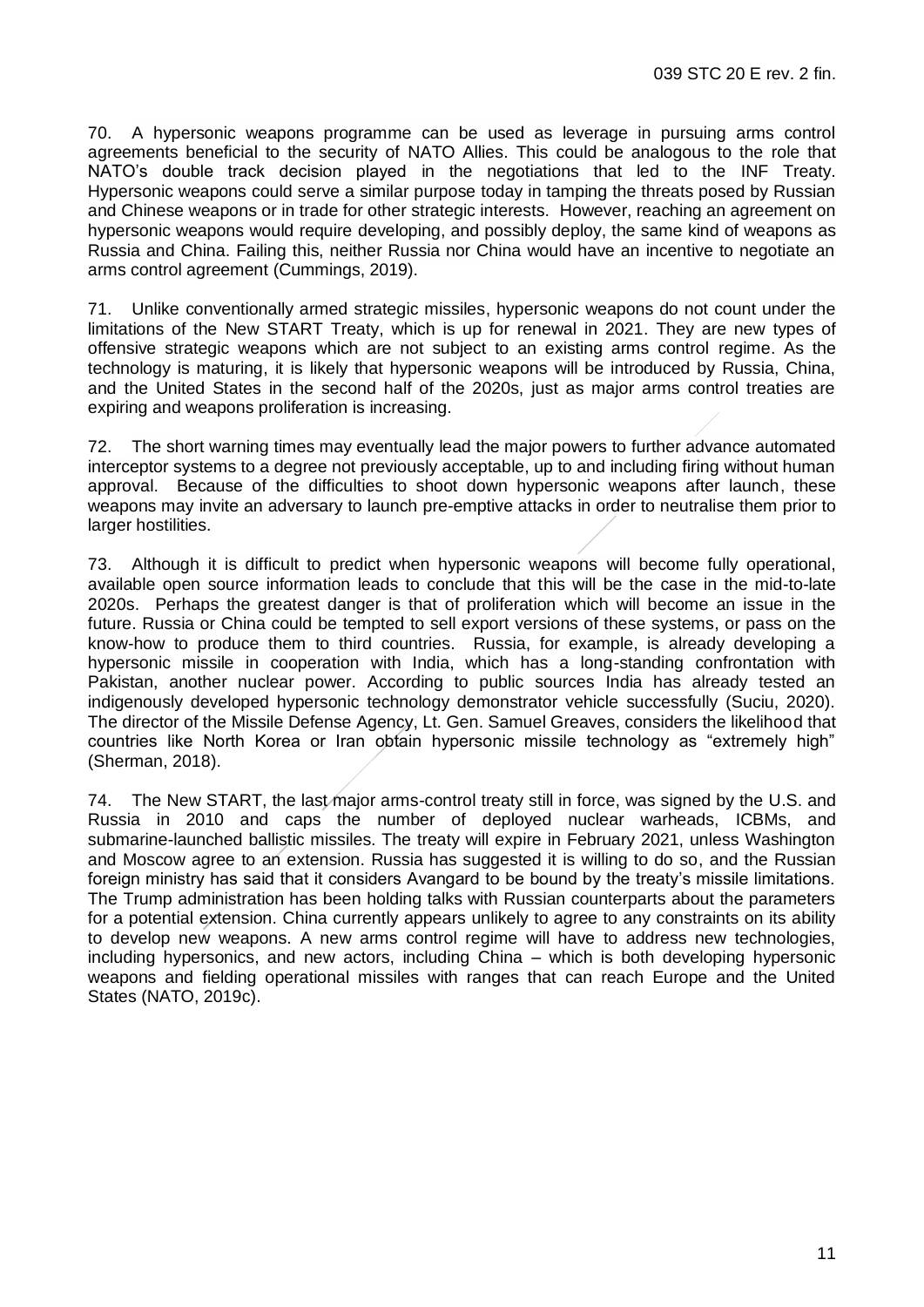## **V. CONCLUSIONS**

75. A number of nations are devoting increasing attention and resources to advance research on hypersonic technology. These hypersonic programmes that are being pursued are at various stages of maturity and have, according to open source information, produced only experimental missiles, with the possible exception of the Avangard. While Russia has claimed to deploy their first regiment of the Avangard hypersonic weapon the details regarding this deployment, or the veracity of these claims, are not known at the point of writing. However, it is likely that operational hypersonic weapons can be deployed in the mid-to-late 2020s. An additional concern is the spread of knowledge about this technology among other nations like Iran or North Korea.

76. As outlined above, the arrival of hypersonic weapons on the battlefield is likely to have an impact only on the tactical, not the strategic field. From the perspective of NATO member states, hypersonic weapons can produce both opportunities and challenges. On the one hand, hypersonic weapons can enable the defeat of enemy A2/AD capabilities that are threatening NATO Allies on Europe's north-eastern and south-eastern flanks. Therefore, hypersonic weapons would strengthen NATO's deterrence capability. On the other hand, hypersonic weapons could, if unmatched, provide an adversary with the means to coerce NATO Allies and partners in times of crisis. For these reasons, NATO Allies need to continue research and development of hypersonic technology. It would be naïve and dangerous to ignore the efforts of potential adversaries to advance this technology and introduce hypersonic missiles into their arsenals. The activities of Allies would not trigger a new arms race, but they could, and in the view of your rapporteur should, present an opportunity to adapt and strengthen international arms control.

77. Though it is too early to have a clear picture of the security implications of hypersonic weapons, the Allies should use NATO as a forum for evaluating the challenges and opportunities that these weapons generate. On the general level, the evaluation should concentrate on the implications of hypersonic weapons for NATO's deterrence posture and defensive architecture. On the practical level, NATO should help advance research on critical issues like propulsion systems, materials, Command and Control (C2), and guidance systems. To that end, Allied nations should leverage their national research and activities by facilitating the exchange of intelligence, research, and design activities and by encouraging close cooperation among their national research programmes. The NATO Science and Technology Organisation (STO) could and should play a pivotal role in this process.

78. As the research activities of numerous nations will lead to the development and possible deployment of hypersonic weapon systems, NATO Allies also need to find ways to limit the risk of proliferation. This will require both national and international measures. NATO and partner countries should examine ways to strengthen the Missile Technology Control Regime (MTCR). NATO Allies and partners should also devise measures that help to prevent the dispersion of know-how over hypersonic weapons further. This would also be in the interest of Russia, China, and the other nations that are currently developing these weapons and could be an incentive to eventually reach an agreement over an arms control treaty.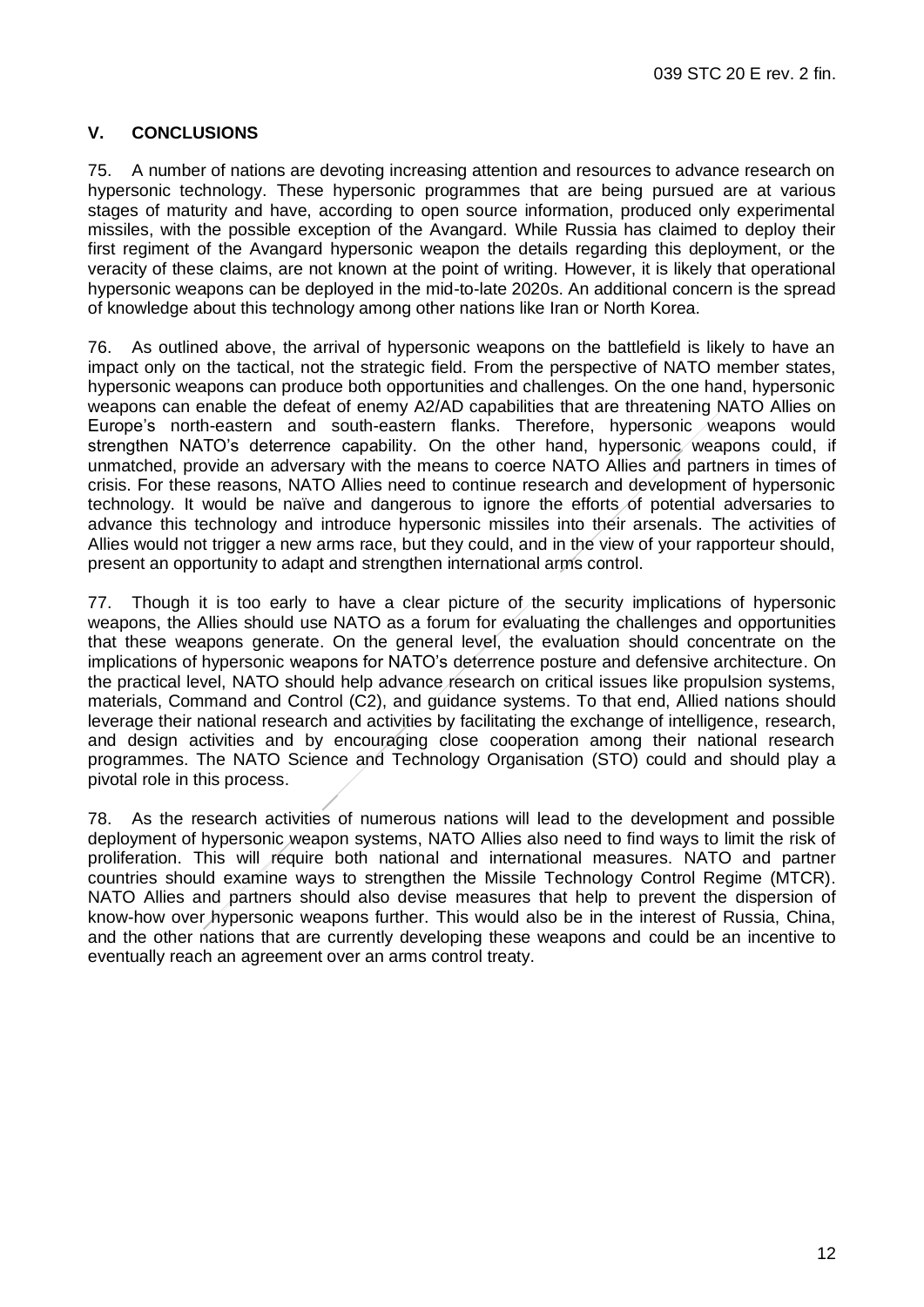#### **BIBLIOGRAPHY**

- <span id="page-14-0"></span>Acton, James M., *[China's Advanced Weapons](https://carnegieendowment.org/files/Acton_Testimony_2_23_17.pdf)*, Testimony before the U.S.-China Economic and Security Review Commission, Carnegie Endowment for International Peace, 23 February 2017.
- Ali, Samran, *[All the Secret \(Or Not\) Ways to Kill a Hypersonic Missile](https://nationalinterest.org/blog/buzz/all-secret-or-not-ways-kill-hypersonic-missile-64031)*, National Interest, 24 June 2019.
- Barrie, Douglas, *[Trends in missile technologies](https://www.iiss.org/blogs/analysis/2019/03/trends-in-missile-technologies)*, International Institute for Strategic Studies, 11 March 2019.
- Bosbotinis, James, *[Hypersonic Missiles: What are they and can they be stopped?](https://www.defenceiq.com/defence-technology/case-studies/hypersonic-missiles-what-are-they-and-can-they-be-stopped)*, Defence IQ, 28 August 2018.
- Brimelow, Ben, *[Russia, China, and the US are in a hypersonic weapons arms race –](https://www.businessinsider.com/hypersonic-weapons-us-china-russia-arms-race-2018-4?r=US&IR=T) and officials [warn the US could be falling behind](https://www.businessinsider.com/hypersonic-weapons-us-china-russia-arms-race-2018-4?r=US&IR=T)*, Business Insider, 30 April 2018.
- Center for Strategic and International Studies (CSIS), Missile Defence Project, *[SSC-8 \(9M729\)](https://missilethreat.csis.org/missile/ssc-8-novator-9m729/)*, Missile Threat, last modified 04 September 2019.
- Center for Strategic and International Studies (CSIS), Missile Defence Project, [Kinzhal,](https://missilethreat.csis.org/missile/kinzhal/) Missile Threat, last modified 23 June 2020.
- Chuter, Andrew, *[British military scrambles to speed up work on hypersonic engines](https://www.defensenews.com/global/europe/2019/07/18/british-military-scrambles-to-speed-up-work-on-hypersonic-engines-weapons/)*, Defense News, 18 July 2019.
- Claus, Malcolm, *[Gliding Forward](https://emagazines.janes.com/webviewer/#janesintelligencereviewapril2019/gliding_forward)*, Jane's Intelligence Review, April 2019.

Claus, Malcom, *[Interception](https://emagazines.janes.com/webviewer/#janesintelligencereviewmarch2020/proliferation_procurement_interception_reception)*, Jane's Intelligence Review, March 2020.

- Creech, Gray, *[Match in a Hurricane: NASA's X-43A Storms into Hypersonic Realm](https://www.nasa.gov/missions/research/X-43_overview.html)*, National Aeronautics and Space Administration, February 2004.
- CNN, *[Russia deploys Avangard hypersonic missile system](https://www.bbc.com/news/world-europe-50927648)*, 27 December 2019.
- Cummings, Alan, *[Hypersonic Weapons: Tactical Uses and Strategic Goals](https://warontherocks.com/2019/11/hypersonic-weapons-tactical-uses-and-strategic-goals/)*, War on the Rocks, 12 November 2019.
- Defense World Net, *[Russia Working On Anti-Hypersonic Missile Defence System](https://www.defenseworld.net/news/26350/Russia_Working_on_Anti_Hypersonic_Missile_Defence_System)*, 14 February 2020.
- Eckstein, Megan, *[Navy Confirms Global Strike Hypersonic Weapon Will First Deploy on Virginia](https://news.usni.org/2020/02/18/navy-confirms-global-strike-hypersonic-weapon-will-first-deploy-on-virginia-attack-subs)  [Attack Subs](https://news.usni.org/2020/02/18/navy-confirms-global-strike-hypersonic-weapon-will-first-deploy-on-virginia-attack-subs)*, US Naval Institute News, 18 February 2020.
- International Institute for Strategic Studies, *[Hypersonic Weapons and Strategic Stability](https://www.iiss.org/~/publication/23a21359-6cb1-4355-b6be-f6aba4a5c1e9/hypersonic-weapons-and-strategic-stability.pdf)*, IISS Strategic Comments, 4 March 2020.
- Keller, John, *[The Technological Challenges of Developing Reliable, Deployable Hypersonic](https://www.militaryaerospace.com/sensors/article/14033391/the-technological-challenges-of-developing-reliable-deployable-hypersonic-weapons)  [Weapons](https://www.militaryaerospace.com/sensors/article/14033391/the-technological-challenges-of-developing-reliable-deployable-hypersonic-weapons)*, Military and Aerospace Electronics, 1 May 2019.
- Klare, Michael T., *[An 'Arms Race in Speed': Hypersonic Weapons and the Changing Calculus of](https://www.armscontrol.org/act/2019-06/features/arms-race-speed-hypersonic-weapons-changing-calculus-battle)  [Battle](https://www.armscontrol.org/act/2019-06/features/arms-race-speed-hypersonic-weapons-changing-calculus-battle)*, Arms Control Association, June 2019.
- Missile Defence Advocacy Alliance (MDAA), *[Hypersonic Weapon Basics](https://missiledefenseadvocacy.org/missile-threat-and-proliferation/missile-basics/hypersonic-missiles/)*. Last updated May 2018.
- Mizokami, Kyle, *[Russia's New Hypersonic Weapon Flies at Mach 27](https://www.popularmechanics.com/military/weapons/a30346798/russia-new-hypersonic-weapon-mach-27/)*, Popular Mechanics, 30 December 2019.
- Munich Security Report 2019, *[The Great Puzzle: Who will pick up the pieces?.](https://securityconference.org/en/publications/munich-security-report-2019/)*
- NATO, *[Ballistic Missile Defence](https://www.nato.int/cps/en/natohq/topics_49635.htm)*, last updated 9 October 2019b.
- NATO, *[NATO Integrated Air and Missile Defence](https://www.nato.int/cps/en/natohq/topics_8206.htm)*, last updated 15 April 2019a.
- NATO, *[Speech by NATO Secretary General Stoltenberg at the High-level NATO Conference on](https://www.nato.int/cps/fr/natohq/opinions_169930.htm)  [Arms Control and Disarmament](https://www.nato.int/cps/fr/natohq/opinions_169930.htm)*, 23 October 2019c.
- NATO, *[London Declaration of the NATO Heads of State and Government](https://www.nato.int/cps/en/natohq/official_texts_171584.htm)*, December 2019d.
- Ng, Jr, *[China Rapidly Advancing Hypersonic Weapons Technology](https://asianmilitaryreview.com/2020/02/china-rapidly-advancing-hypersonic-weapons-technology/)*, Asian Military Review, 25 February 2020.
- Oelrich, Ivan, *[Cool your jets: Some perspective on the hyping of hypersonic weapons](https://www.tandfonline.com/doi/full/10.1080/00963402.2019.1701283)*, Bulletin of the Atomic Scientists, vol. 76, 13 January 2020.
- Oelrich, Ivan, *[Hypersonic missiles: Three questions every reader should as Hypersonic missiles:](https://thebulletin.org/2019/12/hypersonic-missiles-three-questions-every-reader-should-ask/)  Three [questions every reader should ask](https://thebulletin.org/2019/12/hypersonic-missiles-three-questions-every-reader-should-ask/)*, 17 December 2019.
- Peck, Michael, *[Germany Is Now Building Hypersonic Weapons](https://nationalinterest.org/blog/buzz/germany-now-building-hypersonic-weapons-61652)*, The National Interest*,* 7 June 2019.
- Reuters, *[Putin says Russian Navy to get hypersonic nuclear strike weapons](https://www.reuters.com/article/us-russia-navy-day-parade-putin/putin-says-russian-navy-to-get-hypersonic-nuclear-strike-weapons-idUSKCN24R0CJ)*, July 26, 2020.